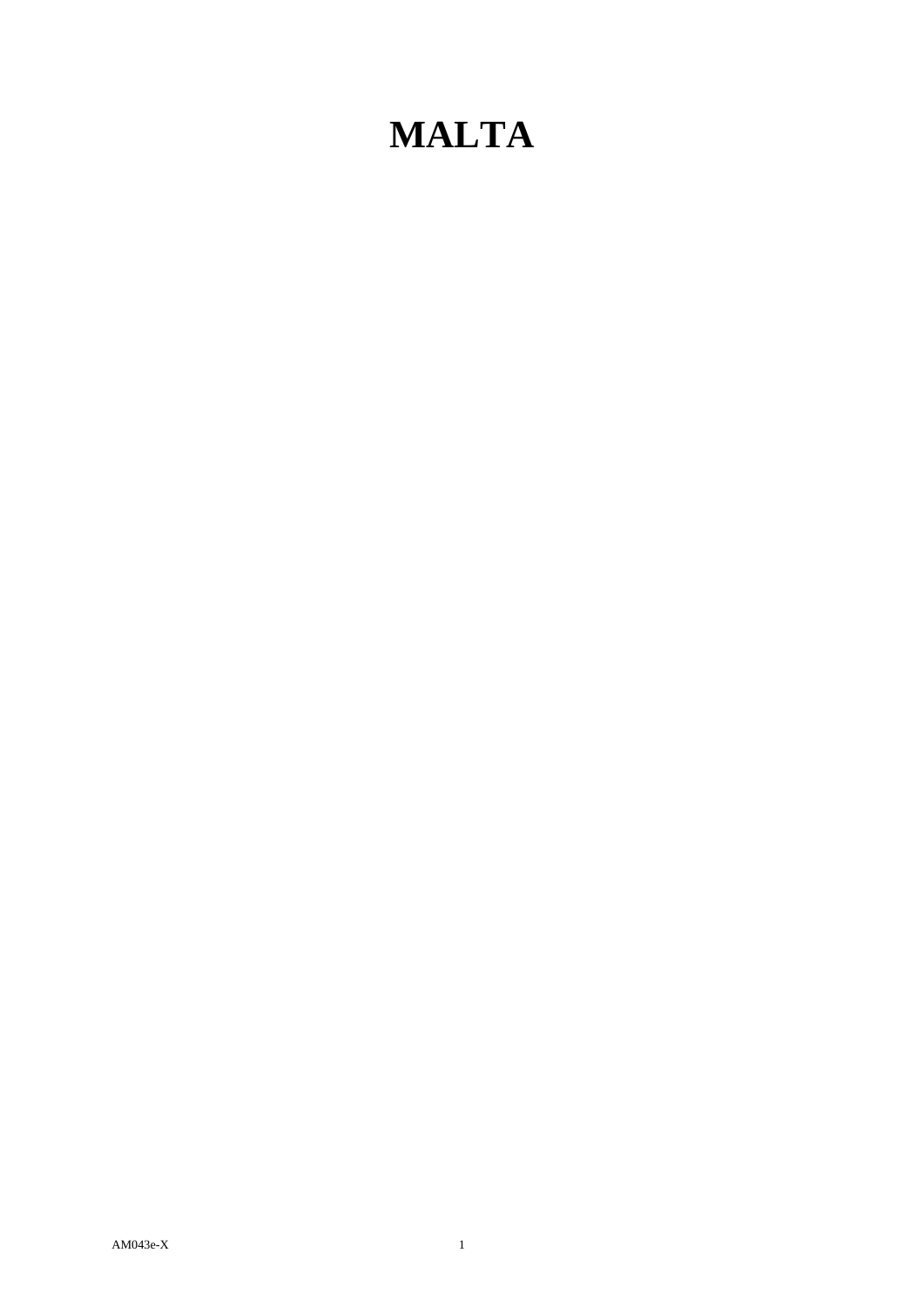## **2020 Annual Meeting of the European Bank for Reconstruction and Development**

## **Statement by Prof Edward Scicluna, Governor for Malta**

## **7- 8 October 2020**

It is always an honour for me to participate in the Annual Meeting of the European Bank of Reconstruction and Development (EBRD). I take this opportunity to thank the organisers for their consummate efforts and ability in arranging a meeting in virtual format despite the considerable logistical difficulties.

Malta acknowledges that the 2020 Annual Meeting is especially important for the future course of the EBRD in providing an opportunity to mark a new stage in leadership through the election of the next President and also to determine the next Strategic and Capital Framework (SCF) for the next five years.

I take this opportunity to express my gratitude to Sir Suma Chakrabarti for his sterling leadership of the Bank since assuming the presidency. Over the past eight years, the EBRD has moved forcefully to meet several on-going challenges, among which, are the Bank's commitment towards combatting climate change and its strong support for green investments. The EBRD's work at eradicating barriers to equal opportunities for women and other minorities, and its determination at enhancing democratic institutions have been also at the forefront of EBRD's efforts. Indeed, Sir Suma has been an instrumental figure throughout this period, and I wish him every success in all his future endeavours.

This year's EBRD Annual meeting is taking place against the backdrop of the ongoing COVID-19 pandemic and its fallout, which is expected to be of unprecedented proportions within the last century. I would like to express my sympathy and solidarity on behalf of the Government of Malta for the loss of human life and the immense suffering caused by the virus.

Certainly, the incoming EBRD President will face a distinct challenge. Although the effects of the COVID-19 pandemic have been diverse across countries, both among developing countries and the world's advanced economies, its blight over the world's global economy and correspondingly international trade, and particularly travel and tourism, has been such as to leave no country unscathed.

The EBRD's rapid response to the outbreak of COVID-19 is commendable – in particular the unveiling of its Solidarity Package earlier this year which promises to provide emergency financial support and policy advice to existing clients that have been experiencing temporary liquidity and working capital needs due to the pandemic. Since this initial response, the EBRD has further strengthened its pledge to provide aid to its regions via the provision of support, totaling up to  $\epsilon$ 21 billion by end-2021.

I also applaud the Bank's actions in beginning to prepare countries for a resilient and sustainable economic recovery in the aftermath of the pandemic, one which respects the Bank's commitment to a low carbon economy. However, this may represent a slow and arduous process especially given the exceptional downside risks which continue to prevail.